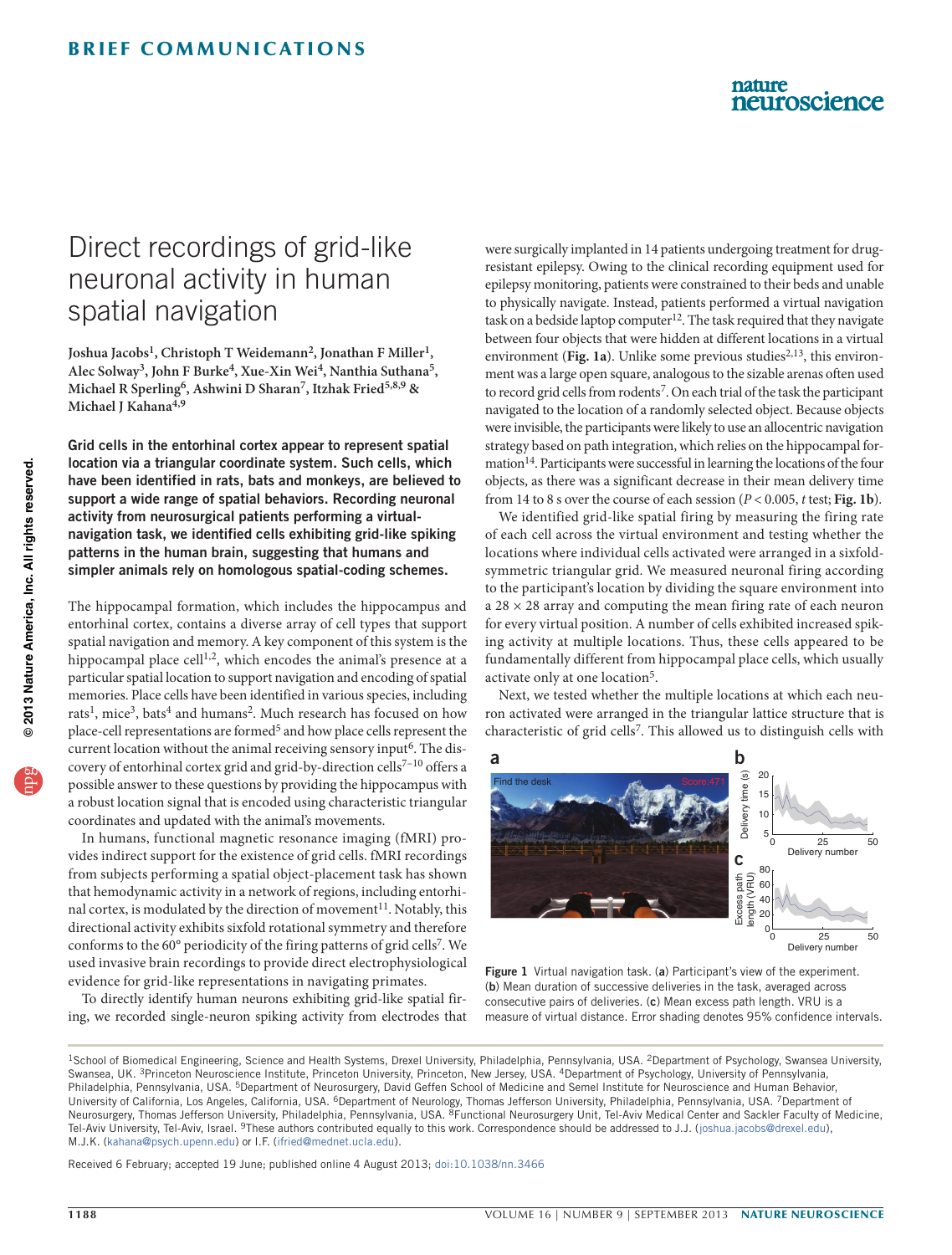# **BRIEF COMMUNICATIONS**

<span id="page-1-0"></span>Figure 2 Examples of grid-like spatial firing. (a) The activity of a cell from participant 6's left entorhinal cortex. Left, overhead view of the environment, with color representing the firing rate (in Hz) at each virtual location. Middle, two-dimensional autocorrelation of the cell's activity. Peaks in the autocorrelation function determined the spacing and angle of the fitted grid, which was then used to plot the estimated grid peaks (white  $\times$ ) across the entire environment. Right, cell spike waveform; red denotes mean. This cell had a gridness score of 0.51. (b) The firing of a cell from participant 10's right entorhinal cortex (gridness score  $= 0.63$ ). (c,d) The firing of a different cell from participant 10's right entorhinal cortex in two consecutive sessions (gridness scores = 0.60 and 0.74). (e) The activity of a different cell from participant 10's right entorhinal cortex (gridness score = 0.63). (f) The activity of a cell from participant 11's right cingulate cortex (gridness score = 0.67). (g) The activity of a cell from participant 7's right cingulate cortex (gridness score  $= 0.51$ ). (h) The activity of a different cell from participant 7's right cingulate cortex (gridness score = 0.8). (i) The activity of a cell from participant 10's right hippocampus (gridness score  $= 0.46$ ). (j) The activity of a cell from participant 10's right parahippocampal gyrus (gridness score = 0.72).

grid-like firing from other cells that activate at multiple spatial locations, such as multipeaked place cells<sup>5</sup>. To measure the spatial arrangement between the locations represented by each cell's firing, we computed the two-

dimensional spatial autocorrelation function for each cell's firing rate map. We found that the autocorrelation functions of many cells exhibited multiple distinct peaks that were arranged symmetrically (**[Fig. 2](#page-1-0)** and **Supplementary Fig. 1**). In many cases, these patterns exhibited sixfold (60°) symmetry, indicating that the locations at which these cells activated were arranged in a triangular grid, similar to patterns observed in rodents[7,](#page-2-6)[10](#page-2-10).

To identify cells with significant grid-like spatial firing, we computed each cell's gridness score, which quantifies the 60° periodicity in the cell's spatial autocorrelation function[7](#page-2-6). The gridness score was computed as the mean difference in the autocorrelation at the angles at which peaks would be expected in true grid cells (60° and 120°) compared with the angles at which troughs would be expected (30°, 90° and 150°). A neuron was designated as exhibiting grid-like spatial firing if its gridness score was significantly greater than would be expected by chance (*P* < 0.05; Online Methods).

We applied this grid identification procedure to each of the 893 cells in our data set, including cells from entorhinal cortex, hippocampus, amygdala, parahippocampal gyrus and cingulate cortex (**[Fig.](#page-2-11) 3a**). Many cells exhibited significant grid-like activity. These cells were not uniformly distributed across brain areas ( $P < 0.001$ ,  $χ<sup>2</sup>$  test). The most grid-like cells were found in the entorhinal cortex and cingulate cortex, which consisted of 14% and 12% grid-like cells, respectively (*P* values < 0.0005, binomial tests; **[Fig. 3b](#page-2-11)**). This peak proportion of grid-like cells in the entorhinal cortex is generally consistent with findings from human and animal studies<sup>[7,](#page-2-6)[9,](#page-2-12)11</sup>. There were also significant numbers of grid-like cells in the hippocampus (8%, *P* = 0.05). There was no significant difference in the prevalence of grid-like cells between the right and left hemispheres ( $P > 0.5$ ,  $\chi^2$  test).



To verify that the sixfold rotational symmetry of grid-like cells is a distinctive feature of human neuronal coding, we tested for cells whose spatial firing exhibited four-, eight- or tenfold rotational symmetry. The eight- and tenfold symmetry analyses served as statistical control analyses, as grids with these angles do not tesselate. These analyses did not reveal significant numbers of cells exhibiting any symmetry type (*P* values > 0.01; **[Fig. 3c](#page-2-11)**) other than the six-way symmetry associated with grid cells. In particular, because we did not observe significant four-way rotational symmetry, we ruled out the possibility that the firing patterns could be driven by the square-like arrangement of the four objects.

Prior studies revealed detailed features of grid cells related to the spacing and direction-sensitivity of their representations<sup>[7,](#page-2-6)[10,](#page-2-10)[11](#page-2-7)</sup>. Technical reasons precluded us from examining the relation between grid spacing and anatomical location of the recording electrode in the entorhinal cortex<sup>[7,](#page-2-6)[9](#page-2-12)</sup>. Comparing anterior and posterior cingulate, we found similar numbers of grid-like cells in each area (12% and 11% of cells in each respective region) and observed a trend in which cells in anterior cingulate had more widely spaced grids than cells in posterior cingulate  $(P = 0.1)$ . Of the cells exhibiting grid-like spatial firing, 18% exhibited an additional direction-related modulation (**Supplementary Table 1**), which is consistent with them exhibiting conjunctive gridby-direction responses<sup>10</sup>. We found similar levels of grid-like spatial responses after statistically removing direction-related spiking activity, indicating that our findings of grid-like patterns were not artifacts of neural responses to direction or turning. We also conducted additional control analyses to confirm that the grid-like cells that we observed were stable over time (**Supplementary Fig. 2**) and not a result of multi-peaked place cells (**Supplementary Fig. 3**).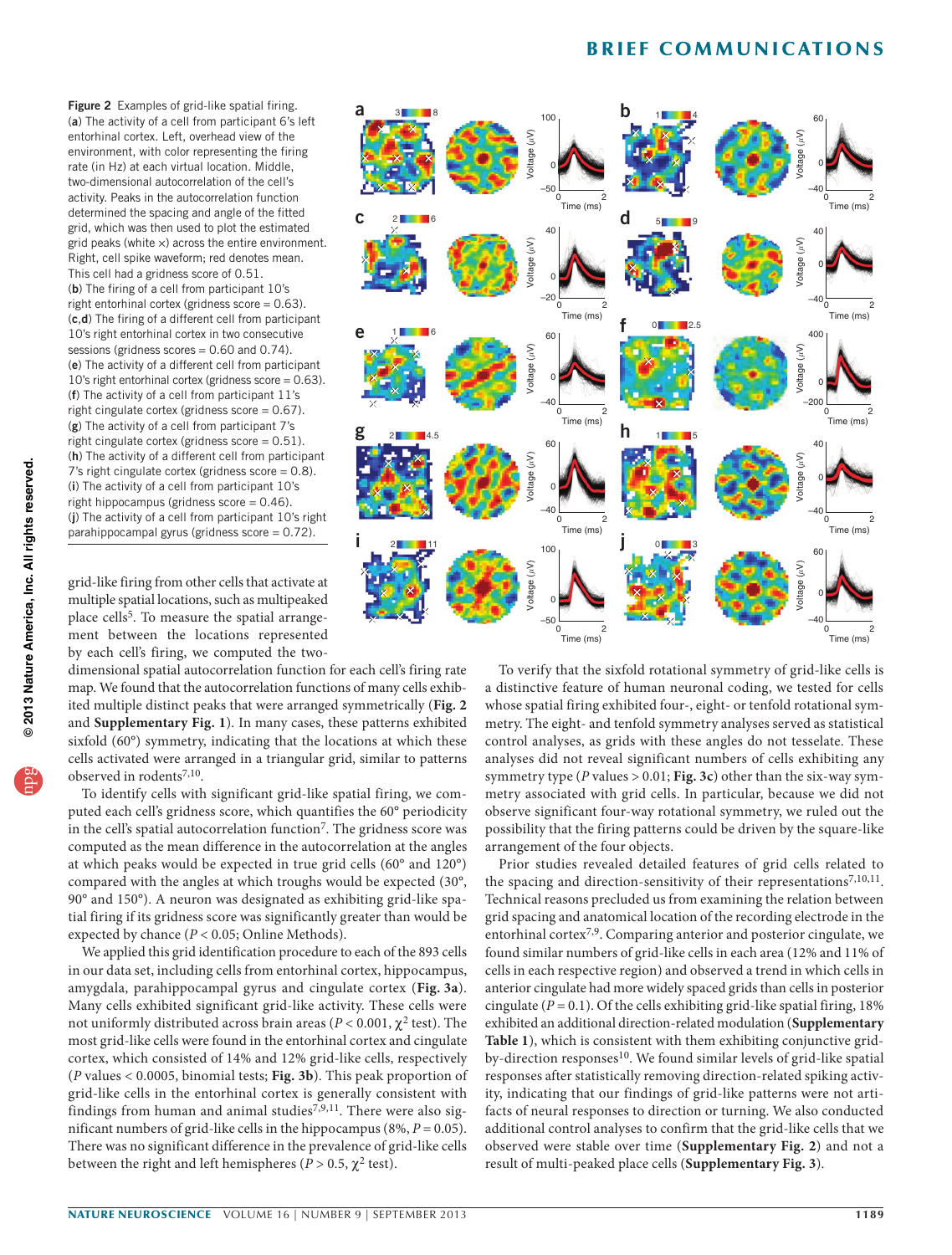# **BRIEF COMMUNICATIONS**



<span id="page-2-11"></span>Figure 3 Population measurements of cells exhibiting significant gridlike spatial firing. (a) The distribution of gridness scores from each region. Black bars indicate the gridness scores of cells that exhibited significant grid-like activity (*P* < 0.05) and gray bars indicate other cells. A, amygdala; CC, cingulate cortex; Cx, frontal cortex; EC, entorhinal cortex; H, hippocampus; PHG, parahippocampal gyrus. (b) The proportion of significant grid-like cells across regions. Dashed line indicates the type 1 error rate (5%). Asterisks denote regions in which the observed number of cells exceeded the type 1 error rate at *P* < 0.01 (binomial test). (c) The significance of cells exhibiting four-, six-, eight- and tenfold symmetric activity (binomial test).

In rodents, grid cells are part of a broader neuronal network related to spatial processing, including hippocampal place cells $1,2$  $1,2$ . We identified place cells that had significantly elevated firing when the participant was at a specific virtual location (the cell's place field; **Supplementary Fig. 4a**–**d**). We observed significant levels of place cells in the hippocampus, parahippocampal gyrus and cingulate cortex (*P* values < 0.01; **Supplementary Fig. 4e**). Consistent with recordings in animals navigating open environments, 80% of place cells did not significantly vary (*P* values > 0.05) their firing rate in the place field according to the participant's heading; the remaining 20% of place cells were direction sensitive. We also tested for cells whose activity increased when the participant faced a particular virtual direction without necessarily encoding specific locations. Significant levels of direction-sensitive cells were found only in the hippocampus and parahippocampal gyrus (7% of cells in each region; *P* values < 0.03, binomial tests). Owing to the open environment in our task, the participant's direction correlates with viewing particular landmarks at the arena's boundaries. Thus, some apparent direction-sensitive cells may relate to viewing particular landmarks<sup>[2,](#page-2-1)[15](#page-2-13)</sup>. Finally, we tested for cells that represent combinations of linear regions of the environment<sup>[16](#page-2-14)</sup>, but the results were inconclusive.

Our results demonstrate the existence of cells with grid-like spatial firing in the human brain and suggest that the human grid-cell network includes both entorhinal cortex and cingulate cortex. These results extend a growing body of findings in rodents<sup>[7,](#page-2-6)10</sup> to humans and support the previous fMRI finding<sup>11</sup> of grid-like patterns in the human entorhinal cortex as well as in the frontal lobe (note that the cingulate cortex in which we found grid-like cells was posterior to the prefrontal areas reported previously<sup>11</sup>). Although it is difficult to extrapolate accurately from virtual to real-world movement, our estimate of the participants' perceived walking speeds (1.25–2 m s−1, computed from the optic flow and their viewpoint height), suggests that individual grid cells have spacings between firing fields of at least 1–6 m in the physical world (extrapolating from the observed virtual grid spacings that spanned 27–84% of the environment's width; **[Fig. 2](#page-1-0)**).

Although statistically robust, the grid-like cells that we observed had noisier firing maps than some grid cells reported in rodents. Scientists studying rodent grid cells generally target the dorsomedial entorhinal cortex precisely, but there is localization variability in epilepsy patients because neurosurgeons implant electrodes accord-ing to clinical needs<sup>[12](#page-2-8)</sup>. It is also important to understand whether the activities of human grid-like cells are affected by other factors besides location, such as eye position<sup>9</sup>. An additional factor is that humans perform our virtual navigation task using only visual information and do not receive the proprioceptive feedback that occurs during normal locomotion and was shown to be important for accurate spatial representations in rodents<sup>[17](#page-2-15)</sup>.

Given the purported role of the entorhinal cortex in spatial and nonspatial behaviors<sup>18,[19](#page-2-16)</sup>, it seems likely that analogous grid-like signals also represent various types of human behavioral information. Thus, one important area of future research will be characterizing the information coding of these cells during non-navigational behaviors and the relation between grid cells, head-direction cells and eye movements<sup>9</sup>. The entorhinal cortex is the main input to the hippocampus, which is critical for episodic memory. Obtaining a better understanding of the behavior of widespread entorhinal cortex cells[7,](#page-2-6)[17,](#page-2-14)[19,](#page-2-16)[20](#page-2-17) is likely to shed light on how the human brain encodes spatial and nonspatial episodic memories in various contexts.

### **METHODS**

Methods and any associated references are available in the [online](http://www.nature.com/doifinder/10.1038/nn.3466) [version](http://www.nature.com/doifinder/10.1038/nn.3466) of the paper.

*Note: Any Supplementary Information and Source Data files are available in the online [version](http://www.nature.com/doifinder/10.1038/nn.3466) of the paper.*

#### **Acknowledgments**

We are grateful to the patients for participating in our study. We thank K. Lee, D. Wyeth, E. Wyeth, D. Pourshaban, E. Behnke and T. Fields for technical assistance. This work was supported by US National Institutes of Health grants MH061975 and NS033221.

#### **AUTHOR CONTRIBUTIONS**

The experiment was designed by J.J., C.T.W., M.J.K., A.S. and I.F. Data were collected by J.J., C.T.W., J.F.M., J.F.B., I.F., M.R.S., A.D.S. and N.S. Data analyses were performed by J.J., X.-X.W., C.T.W., A.S. and M.J.K. J.J. and M.J.K. wrote the manuscript.

#### **COMPETING FINANCIAL INTERESTS**

The authors declare no competing financial interests.

Reprints and permissions information is available online at [http://www.nature.com/](http://www.nature.com/reprints/index.html) [reprints/index.html.](http://www.nature.com/reprints/index.html)

- <span id="page-2-0"></span>1. O'Keefe, J. & Dostrovsky, J. *Brain Res.* 34, 171–175 (1971).
- <span id="page-2-1"></span>2. Ekstrom, A.D. *et al. Nature* 425, 184–188 (2003).
- <span id="page-2-2"></span>3. McHugh, T.J. *et al. Cell* 87, 1339–1349 (1996).
- <span id="page-2-3"></span>4. Ulanovsky, N. & Moss, C. *Nat. Neurosci.* 10, 224–233 (2007).
- <span id="page-2-4"></span>5. Muller, R.U. *et al. J. Neurosci.* 7, 1935–1950 (1987).
- <span id="page-2-5"></span>6. Quirk, G.J. *et al. J. Neurosci.* 10, 2008–2017 (1990).
- <span id="page-2-6"></span>7. Hafting, T. *et al. Nature* 436, 801–806 (2005).
- 8. Yartsev, M.M. *et al. Nature* 479, 103–107 (2011).
- <span id="page-2-12"></span>9. Killian, N.J. *et al. Nature* 491, 761–764 (2012).
- <span id="page-2-10"></span>10. Sargolini, F. *et al. Science* 312, 758–762 (2006).
- <span id="page-2-7"></span>11. Doeller, C.F., Barry, C. & Burgess, N. *Nature* 463, 657–661 (2010).
- <span id="page-2-8"></span>12. Jacobs, J. & Kahana, M.J. *Trends Cogn. Sci.* 14, 162–171 (2010).
- <span id="page-2-9"></span>13. Jacobs, J. *et al. Proc. Natl. Acad. Sci. USA* 107, 6487–6492 (2010).
- 14. Bird, C.M. & Burgess, N. *Nat. Rev. Neurosci.* 9, 182–194 (2008).
- <span id="page-2-13"></span>15. Rolls, E.T. *Hippocampus* 9, 467–480 (1999).
- <span id="page-2-14"></span>16. Krupic, J., Burgess, N. & O'Keefe, J. *Science* 337, 853–857 (2012).
- <span id="page-2-15"></span>17. Terrazas, A. *et al. J. Neurosci.* 25, 8085–8096 (2005).
- 18. Buzsáki, G. & Moser, E. *Nat. Neurosci.* 16, 130–138 (2013).
- <span id="page-2-16"></span>19. Hargreaves, E.L. *et al. Science* 308, 1792–1794 (2005).
- <span id="page-2-17"></span>20. Tsao, A. *et al. Curr. Biol.* 23, 399–405 (2013).